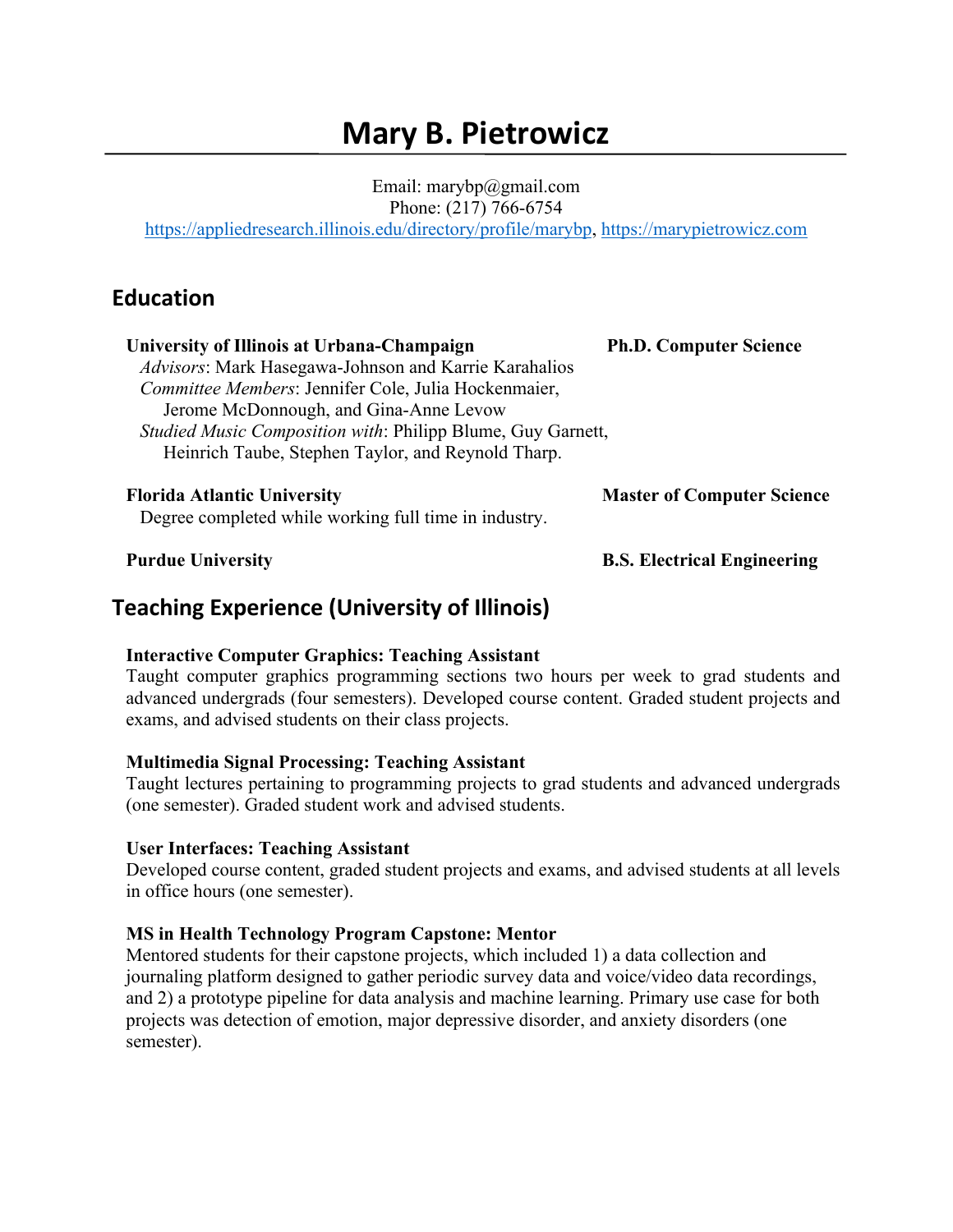# **Professional Experience**

#### **Applied Research Institute (ARI) at the University of Illinois (2020-current)**

Senior research scientist investigating relationships among embodied, behavioral, and creative signals and health and wellness states (health mirrors). Goals of this research work include developing AI-based tools and machine models that can identify, predict, and estimate disease presence, severity, and disease phenotypes based on how someone speaks, writes, moves, or creates. Neurological and psychiatric disorders, cardiac conditions, and speech disorders are particularly well suited to this approach. AI models which can screen for disease via analysis of accessible signals such as speech, language, and movement are also well suited to telemedicine, and overcome many known barriers to diagnosis and treatment. Currently investigating relationships among speech and language, major depressive disorder, and anxiety disorders through funded "Voice Vitals" research projects that seek to produce machine/deep learning models that can detect presence and severity of these disorders via voice analysis, considering acoustics, linguistics, and semantics. Investigating similar questions for detecting and modeling presence, type, and severity of traumatic brain injury and major depressive disorder in Veterans via a funded project, "Developing a Living Brain Bank." Current unfunded explorations include detection of epilepsy via language analysis and characterizing voice disorders via analysis of speech, language, movement, and clinical measures. As part of a separate effort, created virtual reality simulation environments for autonomous vehicle navigation, physics simulations, hazard detection, and object identification and avoidance.

#### **IBM Thomas J Watson Research Center (2017-2019)**

Postdoctoral research scientist studying human expression and speech in the context of health and wellness. Investigated the relationships among behavioral signals, expressive speech, biological data, clinical measures, and the detection and prediction of mental and physical illness. Some of the conditions explored included schizophrenia, cocaine addiction, Amyotrophic Lateral Sclerosis (ALS), Autism Spectrum Disorder (ASD), Huntington's disease, and psychological trauma. Explored relationships among prosody, emotion, voice quality, and perceived personal quality in expressive speech, for the purposes of discovering markers of health and wellness. Developed tools and new techniques to discover and distinguish nuanced paralingual expression. Developed a new technique to fingerprint laughter and use the results to understand higher-level expressive gestures in speech, such as sarcasm. This technique is applicable to other kinds of human expression, and generalizable to other kinds of higher-level understanding. Wrote technical content of grant to explore automated assessment and monitoring of child development, considering language, movement, and cognitive milestones.

#### **W.W. Grainger, Inc. (2015-2016)**

Intellectual Property researcher and software development engineer, focusing on Internet of Things (IoT) technologies. Wrote patent submissions.

#### **National Center for Supercomputing Applications (NCSA), &**

#### **Institute for Advanced Computing Applications and Technologies (IACAT) (2006-2011)**

Research programmer, developer, and performer for virtual worlds projects, interactive art performances, and cyber-infrastructure development. Composed and performed interactive creative works, explored novel interfaces for interactive creativity platforms, and developed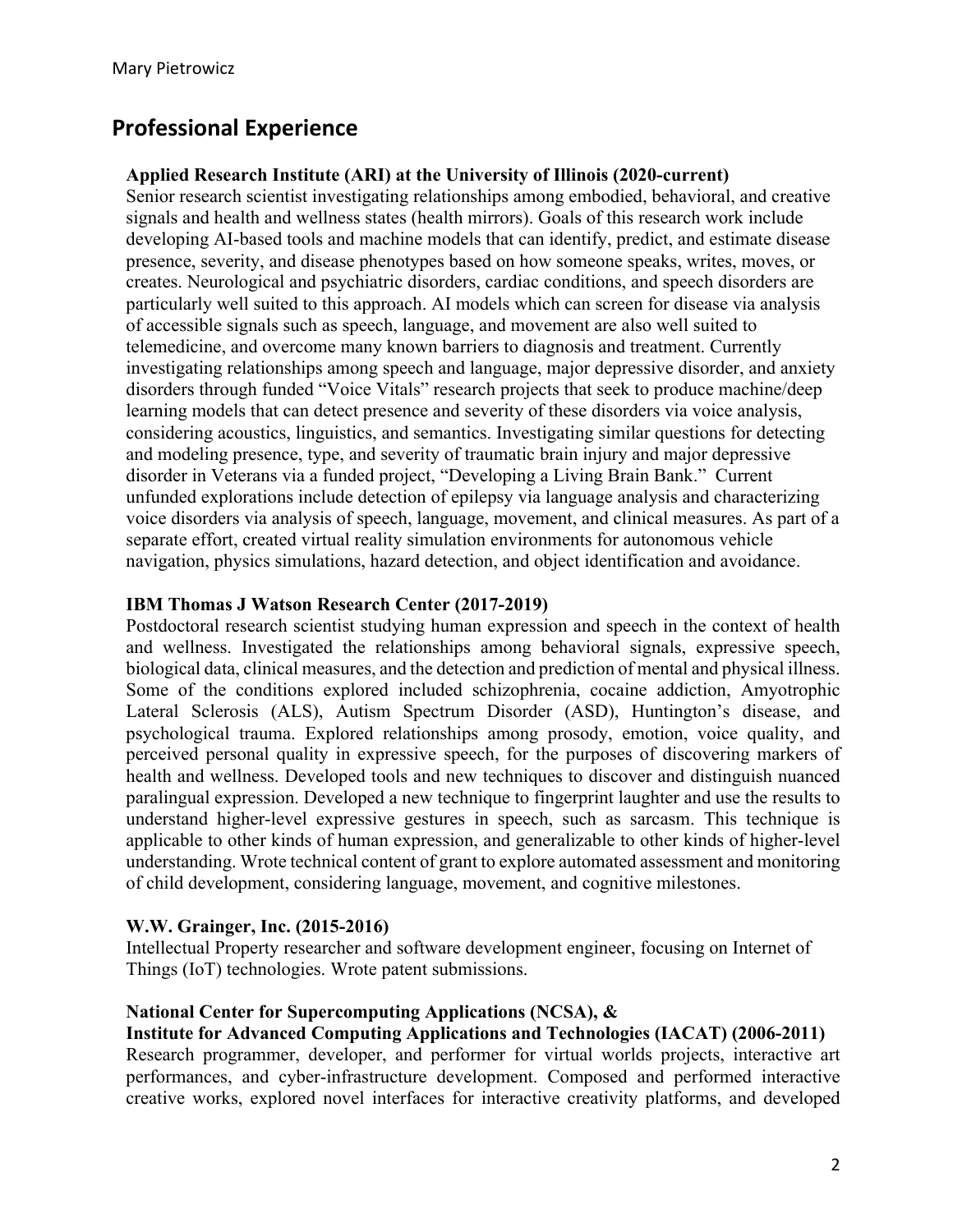machine models for human motion quality based on Laban movement analysis. Explored multimodal creativity in the context of live and machine-generated sound, live motion, virtual worlds, and physical device interactions. Developed electronic dashboards for monitoring watershed environments.

#### **Informatics Research Institute at IUPUI (2006)**

Consultant and engineer for continuing Pervasive Technology Labs projects.

#### **Pervasive Technology Labs at Indiana University (2002-2005)**

Senior engineer specializing in location tracking, RFID, and tangible user interface applications. Developed location tracking systems for a museum digital docent and a building navigation system. Developed a tangible interface for teaching nutrition to children, which used RFIDinstrumented food models and the USDA foods database. The finished system simulated the process of selecting foods from a school cafeteria line and placing them on a tray, with nutrition content provided on an overhead display.

#### **University of Illinois, Department of Computer Science (2001-2002)**

Research programmer for explorations in smart environments. Explored applications and infrastructure for a cluster-driven tiled display wall and various distributed sensors and devices. Did the initial research for the location tracking system which was deployed at the Supercomputing 2002 conference.

#### **Personal Genie (2000-2001)**

Senior engineer specializing in smart device control.

#### **dChain Commerce (1999-2000)**

Chief research and development engineer for electronic trading hub projects. Designed database architecture and Java service architecture for B2B commerce system.

#### **National Center for Supercomputing Applications (NCSA) (1995-1999)**

Research programmer specializing in scientific analytic workbenches, synchronous and asynchronous collaboration systems, early web portals, and notification systems. Developed these tools before much of the packaged support for these capabilities was available via Java packages and open source software kits.

#### **Motorola, Inc. (1993-1995)**

 Computer-aided software engineering (CASE) engineer. Led site-wide initiative for project management process improvement. Evaluated and deployed software design and project management tools. Negotiated contracts with vendors.

#### **Ungermann-Bass (1991-1993)**

 Software engineer for network management projects. Developed network card health and wellness status software.

#### **Motorola, Inc. (1986-1991)**

Software engineer for embedded, 2-way radio software features and radio service software (RF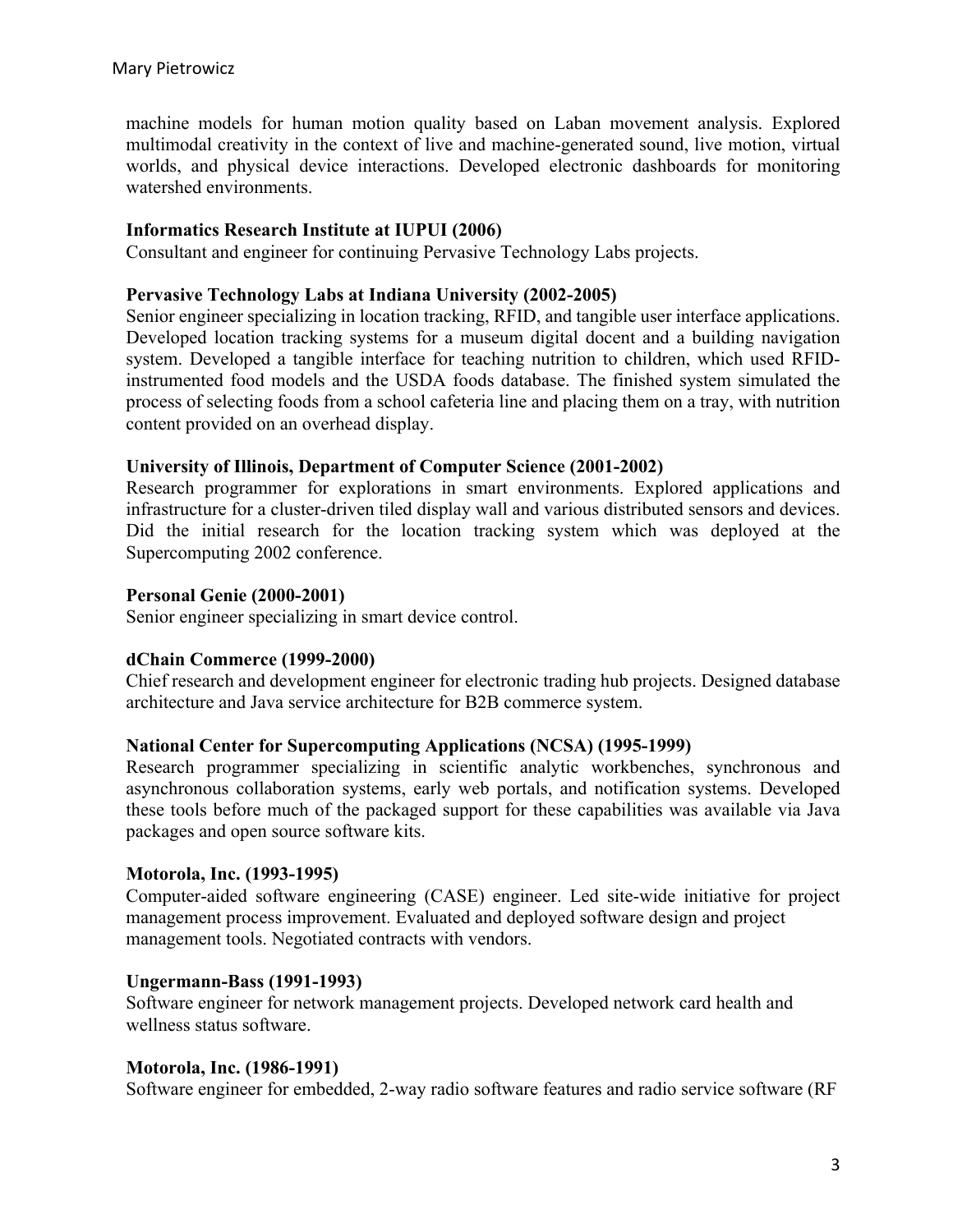tuning and software configuration of police radios). Also managed an array of radio service software projects and contracts.

# **Recent Leadership & Service**

 **Master of Science in Health Technology Program Mentor at the University of Illinois:** Mentor and research supervisor, 2020-21.  **International Conference on Acoustics, Speech, and Signal Processing (ICASSP)**: reviewer 2019, 2020, 2021, 2022. **Interspeech**: reviewer 2019, 2020, 2021. **Journal of Artificial Intelligence Research (JAIR)**: reviewer 2018. **PLOS ONE**: reviewer 2018 **Undergraduate Mentoring Program at the University of Illinois**: research supervisor and mentor 2016-2017. **Journal of the Acoustical Society of America (JASA):** reviewer 2015, 2016, 2017, 2019. **iConference:** reviewer 2015, 2021, 2022. **Creativity & Cognition:** Graduate Student Symposium Committee, 2015. **CHI:** WIP Program Committee, 2014. **ASSETS:** Mentor, 2014 (resulted in successful publication for 1<sup>st</sup>-time authors).

### **Awards**

 Qualcomm Innovation Fellowship Finalist University of Illinois Department of Music, Composition Division Award

# **Project highlights**

### **Voice Analysis for Human Health and Wellness**

 *IBM: Center for Computational Biology, Thomas J Watson Research Center*  Developed analytic methods and software for the automated detection and prediction of physical and mental health conditions, focusing on Amyotrophic Lateral Sclerosis (ALS), schizophrenia, addiction, and emotional trauma. Developed software to infer selected emotional intelligence parameters from acoustic and interactive conversational qualities in the voice. Explored markers for ALS and addiction in the voice. Developed a new technique for automated detection of people at risk for developing schizophrenia, which was not possible prior to this work. Developed a new technique to discover and model the dimensions of expressive laughter present in a speech corpus. Explored relationships among paralingual elements in speech, such as emotion, voice quality, prosody, and non-vocal expression. Explored automated analysis of child speech, movement, and interactive behavior for scheduled health assessments, and wrote a grant to explore automated tracking of child development milestones. *See publications list below for project papers.*

#### **Perception-grounded Analytics for Vocal Expression**

 *UIUC: Departments of Computer Science and Electrical and Computer Engineering*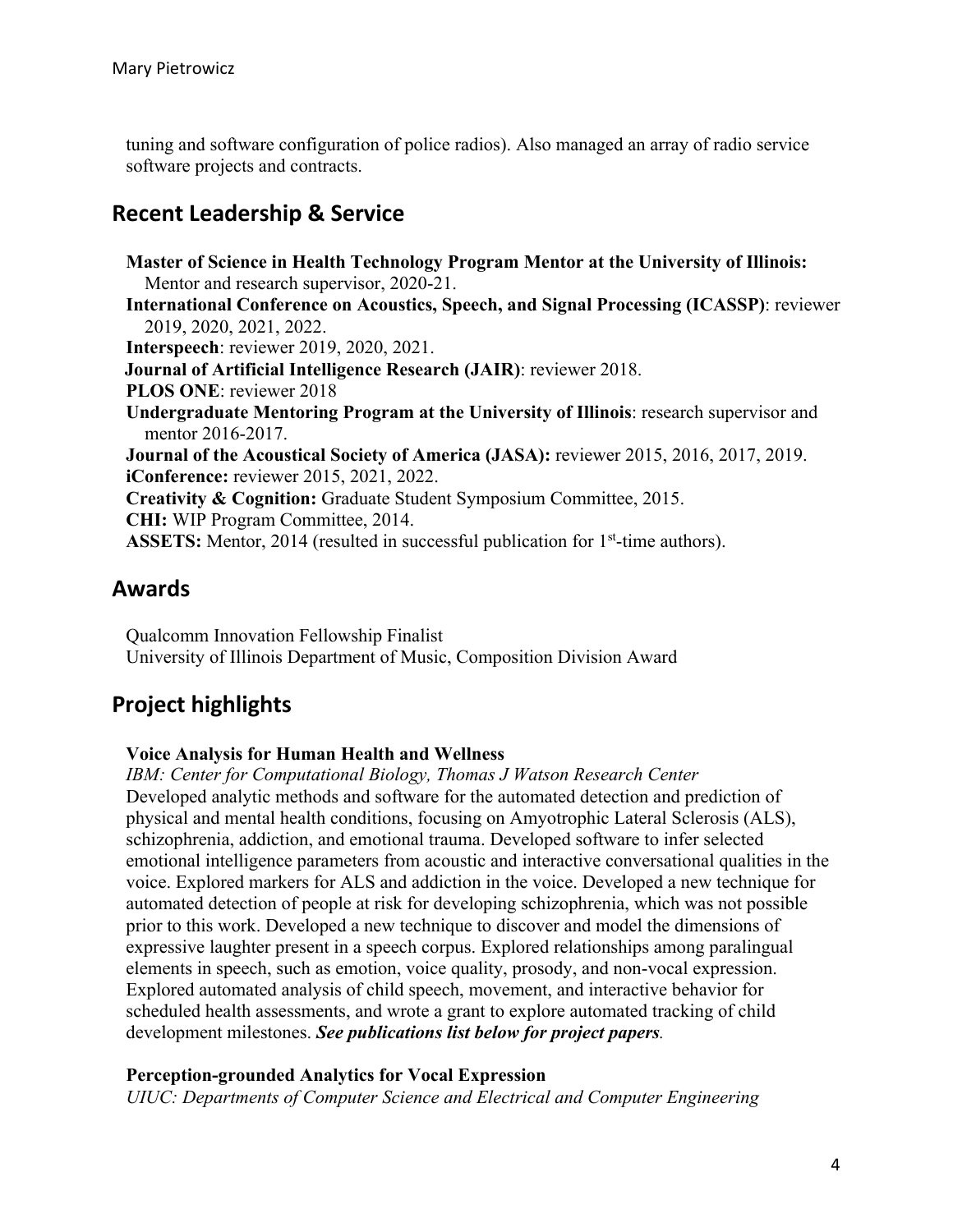Developed transformative research methods for exploring the perception of human vocal expression. These methods enabled 1) the discovery and description of naturally occurring expressive dimensions in human speech, and 2) the discovery of relationships among emotion, voice quality, prosody, and nonverbal quality. Also developed machine listening software to recognize these dimensions, along with lower-level voice qualities, in both scripted and unscripted speech. Demonstrated that whispering, breathiness, modal speech, and resonant speech lie on a continuum, both perceptually and acoustically (they are not unrelated, discrete states). Methods applied here are recommended for all researchers interested in 1) exploring any form of human expressive modality (not just speech), 2) discovering relationships among different expressive modalities, and 3) producing applications which support natural interaction which is correctly aligned with human perception. *See publications list below for project papers.*

#### **CrowdBand**

#### *UIUC: Department of Computer Science*

Developed software for automated, crowdsourced sound composition. This project demonstrated the potential of using crowdsourced systems for the creation of complex, creative works. *See publications list below for project paper.*

#### **Astral Convertible**

#### *National Center for Supercomputing Applications (NCSA)*

Developed interactive gesture-tracking software for remade version of original groundbreaking Trisha Brown/John Cage piece, which was performed at the Krannert Center for the Performing Arts. *See the press release: https://news.illinois.edu/blog/view/6367/205733* .

#### **Kinetic Flame**

#### *UIUC: Departments of Music and Dance*

Interactive piece for dancer, percussion, motion sensors, electronics, lighting, and video, performed at the Krannert Art Museum, University of Illinois. I composed the piece, rendered the sound electronically, developed gesture tracking software, and used the dancer's gestures to modulate the sound, visuals, and lighting in real time. Incorporated the stage set for Astral Convertible into the piece. *See a recording at: https://vimeo.com/23083695* .

#### **Location-aware Museum Guide: ArtXplore**

#### *Pervasive Technology Labs (PTL) at Indiana University*

Developed wifi-based, location-tracking software for a handheld museum guide, which was demonstrated at the Indianapolis Museum of Art (IMA) during its 2005 re-opening. This project was influential in the future technology directions at the IMA, and indirectly, at other museums. *See the press release: http://newsinfo.iu.edu/news-archive/2129.html .*

#### **Make-a-Meal System for Health Education**

#### *Pervasive Technology Labs (PTL) at Indiana University*

Developed an engaging, child-appropriate, RFID-instrumented physical object interface for teaching nutrition (part of the required curriculum) to thousands of Indiana school children at the Ruth Lilly Health Education Center in Indianapolis, IN. The interface allowed a class to build meals by placing instrumented food models on a cafeteria tray for nutrient analysis. The system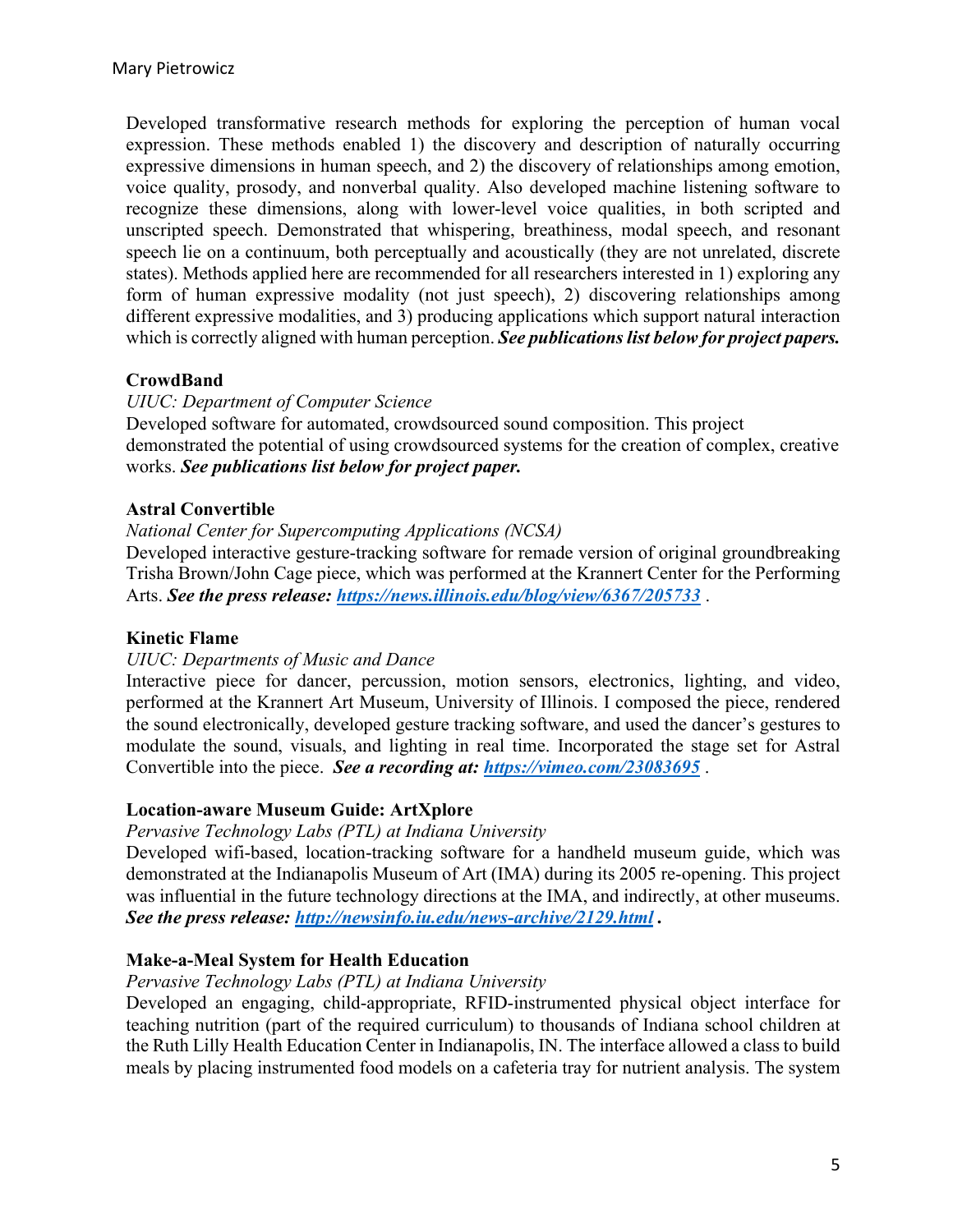automatically detected the selected foods, analyzed the nutrient content, and displayed the results. *See the presentation list below for presentation and demonstration.*

#### **NCSA Joule & NCSA Habanero**

*National Center for Supercomputing Applications (NCSA)*

Developed early internet tools for synchronous and asynchronous collaboration. Joule, the asynchronous collaboration system, was an early interactive web portal package created before the term "web portal" had been coined, and before web infrastructure was generally available (created with pre-serialization versions of Java). Also wrote the subscription-based notification system for Joule (also in pre-serialization Java). Developed an object database interface for Habanero (the primarily synchronous platform), and extended its infrastructure to support a blended synchronous-asynchronous collaboration infrastructure for the collaboration platform. *See the Wall Street Journal Article for NCSA Habanero:*

*http://www.wsj.com/articles/SB833398067192005000* 

#### **Radio Service Software Toolkits**

*Motorola, Inc.*

Developed field service software packages for the electronic tuning/programming of police radios. Also managed a range of software contracts and contractors in this application domain. *Motorola service shop engineers and field technicians worldwide used this software.*

### **Publications**

### **Conference Papers & Posters (Peer-Reviewed)**

- [1] **Mary Pietrowicz**, Carla Agurto, Raquel Norel, Elif Eyigoz, Guillermo Cecchi, Zarina R. Bilgrami, and Cheryl Corcoran, "A New Approach for Automating Analysis of Responses on Verbal Fluency Tests from Subjects At-Risk for Schizophrenia," INTERSPEECH 2019.
- [2] **Mary Pietrowicz**, Carla Agurto, Jonah Casebeer, Mark Hasegawa-Johnson, Karrie Karahalios, and Guillermo Cecchi, "Dimensional Analysis of Laughter in Female Conversational Speech," IEEE International Conference on Acoustics, Speech and Signal Processing (ICASSP) 2019.
- [3] Carla Agurto, Raquel Norel, **Mary Pietrowicz**, Muhammad Parvaz, Sivan Kinreich, Keren Bachi, Guillermo Cecchi, and Rita Z. Goldstein, "Speech Markers for Clinical Assessment of Cocaine Users," IEEE International Conference on Acoustics, Speech, and Signal Processing (ICASSP) 2019.
- [4] Carla Paola Agurto Rios, **Mary Pietrowicz**, Elif Eyigoz, Elizabeth Mosmiller, Emily Baxi, Jeffery D. Rothstein, Promit Roy, James Berry, Nicholas Maragakis, Omar Ahmad, Guillermo Cecchi, and Raquel Norel, "Analyzing Progression of Motor and Speech Impairment in ALS," 41<sup>st</sup> Annual International Conference of the IEEE Engineering in Medicine and Biology Society (EMBC) 2019.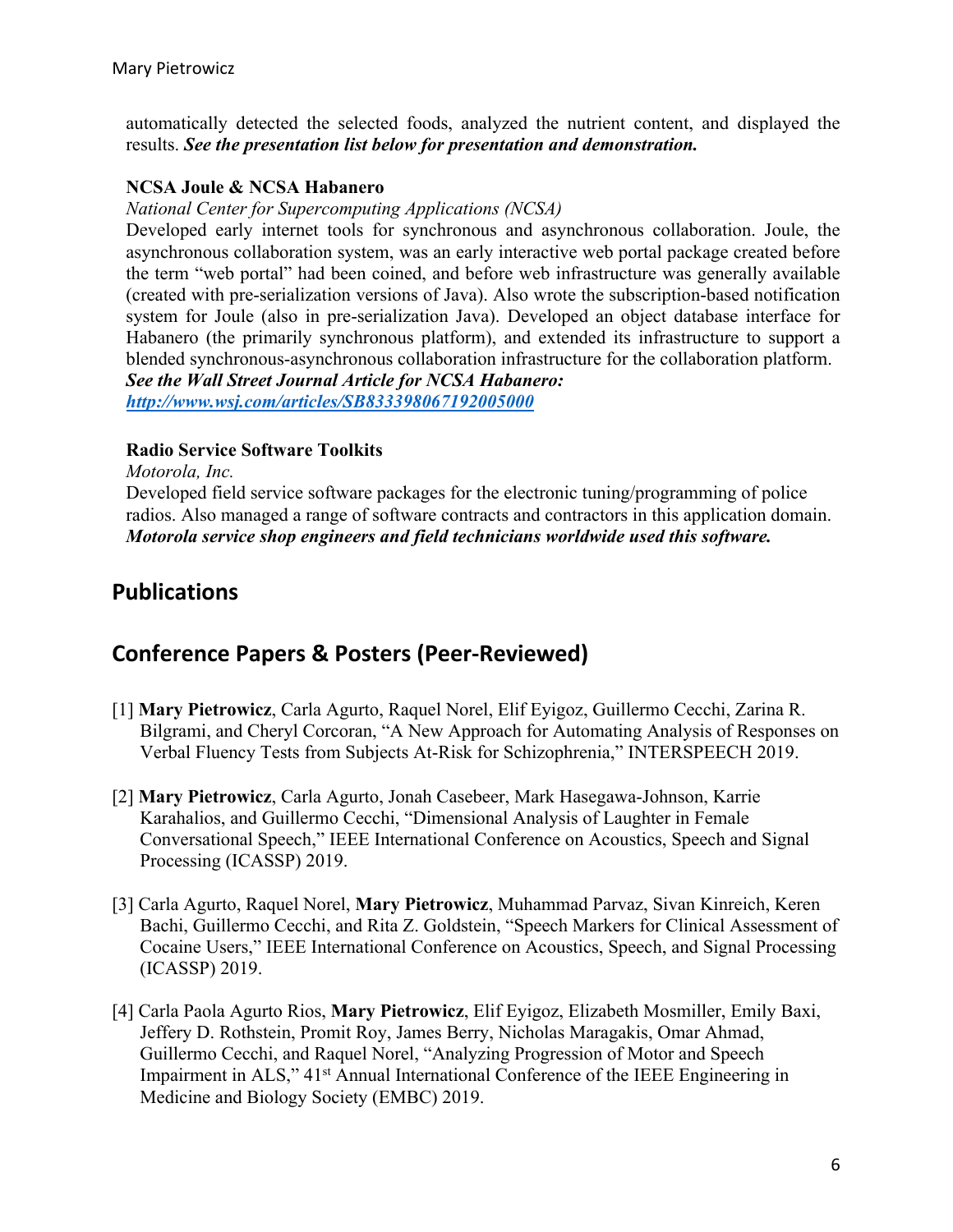- [5] Raquel Norel, **Mary Pietrowicz**, Carla Agurto, Shay Rishoni, and Guillermo Cecchi, "Detection of Amyotrophic Lateral Sclerosis (ALS) via Acoustic Analysis," INTERSPEECH 2018.
- [6] Jonah Casebeer, Hillol Sarker, Murtaza Dhuliawala, Nicholas Fay, **Mary Pietrowicz,**  and Amar Das. "Verbal Protest Recognition in Children with Autism," International Conference on Acoustics, Speech, and Signal Processing (ICASSP) 2018.
- [7] **Mary Pietrowicz,** Mark Hasegawa-Johnson, and Karrie Karahalios. "Discovering Dimensions of Perceived Vocal Expression in Semi-structured, Unscripted Oral History Accounts," International Conference on Acoustics, Speech, and Signal Processing (ICASSP) 2017.
- [8] **Mary Pietrowicz**, Mark Hasegawa-Johnson, and Karrie Karahalios. "Acoustic Correlates for Perceived Effort Levels in Expressive Speech," INTERSPEECH 2015.
- [9] **Mary Pietrowicz** and Karrie Karahalios. "Visualizing Vocal Expression," ACM Conference on Human Factors in Computing Systems Extended Abstract (CHIEA) 2014.
- [10] **Mary Pietrowicz** and Karrie Karahalios, "Sonic Shapes: Visualizing Vocal Expression," International Community for Auditory Display (ICAD) 2013.
- [11] **Mary Pietrowicz**, Danish Chopra, Amin Sadeghi, Puneet Chandra, Brian Bailey, and Karrie Karahalios. "CrowdBand: An Automated Crowdsourcing Sound Composition System," Human Computation and Crowdsourcing (HCOMP) 2013.
- [12] **Mary Pietrowicz** and Karrie Karahalios. "Phonetic Shapes: An Interactive, Sonic Guest Book," ACM Conference on Human Factors in Computing Systems Extended Abstract (CHIEA) 2012.
- [13] Guy Garnett, Robert E. McGrath, and **Mary Pietrowicz**. "mWorlds: novel human interaction with virtual worlds," Mardi Gras 2009: Virtual Worlds: New Realms for Culture, Creativity, Commerce, Computation, and Communication, 2009.

### **Journal articles**

[14] **Mary Pietrowicz**, Mark Hasegawa-Johnson, and Karrie Karahalios. "Acoustic correlates for perceived effort levels in male and female acted voices," Journal of the Acoustical Society of America (JASA), 2017.

# **Book chapters**

[15] "Special Edition, Using Java," First Edition, Que Publishing, 1996.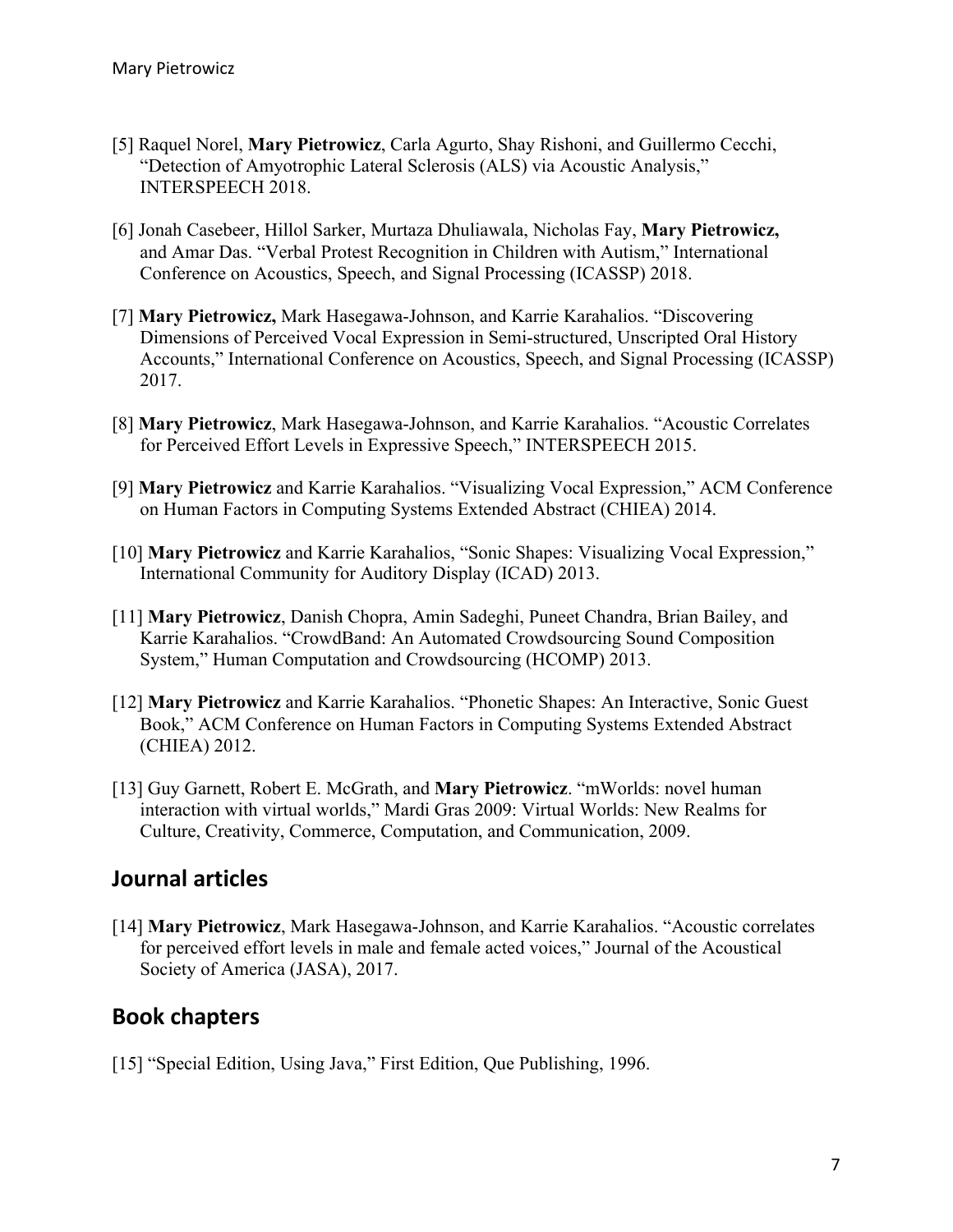# **Workshop papers (peer-reviewed)**

- [16] **Mary Pietrowicz** and Karrie Karahalios. "Paralingual Analysis, Voice Visualization, and Mobile Devices as Enabling Technologies," Human Computer Interaction Consortium (HCIC) 2014.
- [17] Jennifer Kim, Melinda Snodgrass, **Mary Pietrowicz**, Karrie Karahalios, and Jim Halle. "Visual Analytics for Behavioral and Physiological Data," Visual Analytics in Healthcare (VAHC) 2013.
- [18] **Mary Pietrowicz**, Robert E. McGrath, Guy Garnett, and John Toenjes. "Multimedia Gestural Interaction in Performance," Whole Body Interfaces Workshop, ACM Conference on Human Factors in Computing Systems (CHI) 2010, Whole Body Interfaces Workshop.
- [19] Robert E. McGrath, **Mary Pietrowicz**, Ben Smith, and Guy Garnett, "Transforming Human Interaction with Virtual Worlds," ACM Conference on Human Factors in Computing Systems (CHI) 2009, Workshop on Computational Creativity Support.

### **Presentations**

- [20] **Mary Pietrowicz,** "Health Mirrors: Exploring relationships between embodied signals and well being," presented to students in the Masters in Health Technology Program at the University of Illinois, December 2021.
- [21] **Mary Pietrowicz**, Carla Agurto, Jonah Casebeer, Mark Hasegawa-Johnson, Karrie Karahalios, and Guillermo Cecchi, "Modeling Expressive Laughter in Conversational Speech," presented at the Technology in Psychiatry Summit (TIPS) at Harvard Medical School, 2019.
- [22] Cansu Sarac, Carla Agurto, Raquel Norel, Elif Eyigoz, Guillermo Cecchi, Zarina R. Bilgrami, Cheryl Corcoran, and **Mary Pietrowicz**, "A New Approach for Automating Analysis of Responses on Verbal Fluency Tests from Subjects At-Risk for Schizophrenia," presented at the Technology in Psychiatry Summit (TIPS) at Harvard Medical School, 2019.
- [23] **Mary Pietrowicz**, Carla Agurto, Kely Norel, and Guillermo Cecchi, "Three Voice Analysis Techniques for Mental and Physical Wellness," presented to collaborators at Mount Sinai Medical Center, 2018.
- [24] **Mary Pietrowicz**, Carla Agurto, and Guillermo Cecchi, "Analysis of ICU Patient Interviews," presented to collaborators at Hospital de Clinicas de Porto Alegre, 2018.
- [25] **Mary Pietrowicz**, and Guillermo Cecchi, "Proposed Approach for Automated Assessment of Early Childhood Development," presented to early childhood researchers at New York University, Department of Psychology, and the Databrary Project, 2018.
- [26] **Mary Pietrowicz**, Mark Hasegawa-Johnson, and Karrie Karahalios, "Discovering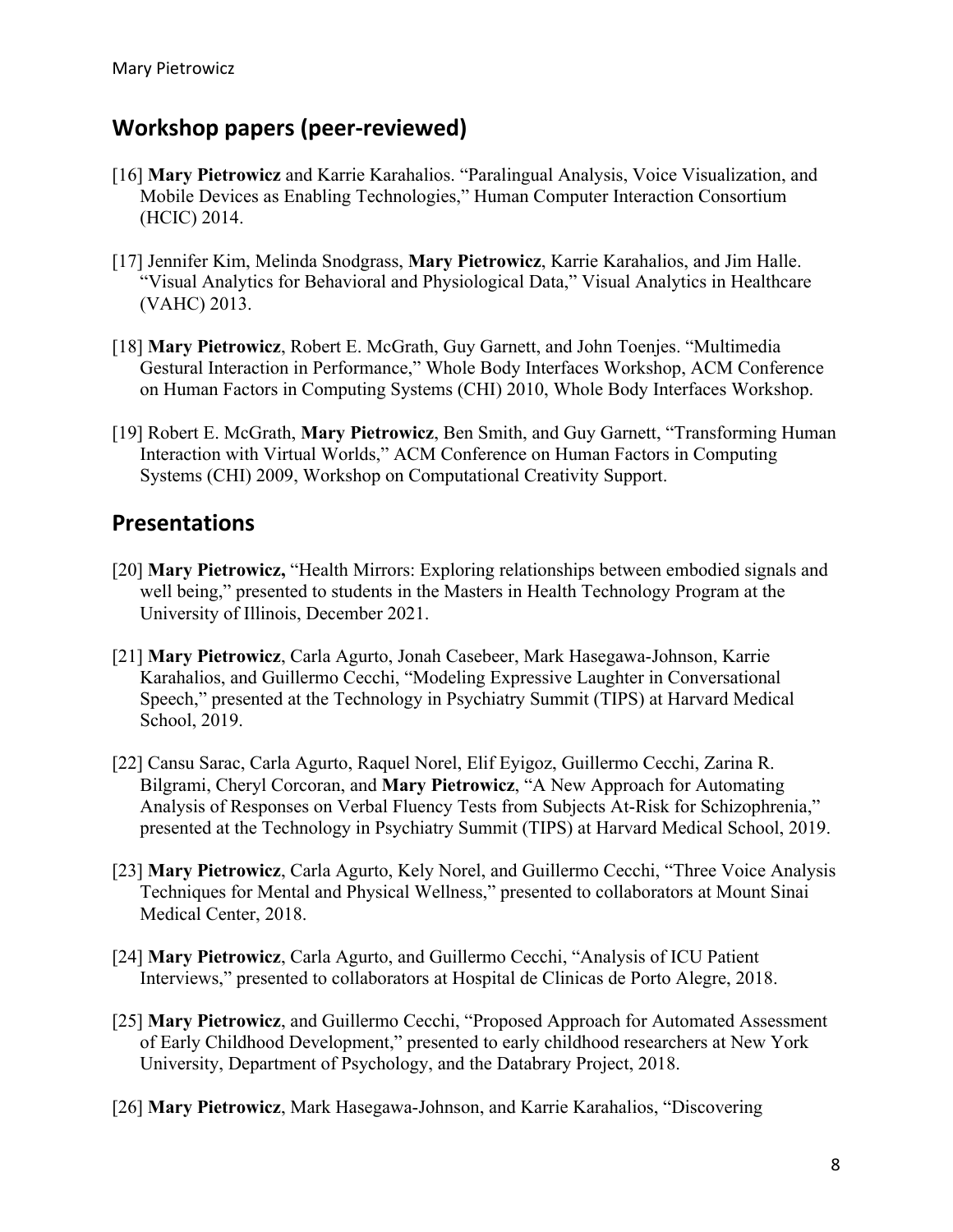Dimensions of Perceived Vocal Expression in Semi-Structured, Unscripted Oral History Accounts," Midwest Speech and Language Days (MSLD) 2017.

- [27] **Mary Pietrowicz**, Mark Hasegawa-Johnson, and Karrie Karahalios," Acoustic Correlates for Perceived Effort Levels in Male Scripted Speech," Midwest Speech and Language Days & Midwest Computational Linguistics Colloquium (MSLD & MCLC) 2016.
- [28] **Mary Pietrowicz**, Mark Hasegawa-Johnson, and Karrie Karahalios, "Acoustic Correlates for Percived Effort Levels in Expressive Speech," Midwest Speech and Language Days (MSLD) 2015.
- [29] **Mary Pietrowicz** and Karrie Karahalios. "Visualizing Vocal Expression," for NSF Expeditions project: "Collaborative Research: Computational Behavioral Science: Modeling, Analysis, and Visualization of Social and Communicative Behavior," 2013.
- [30] John Toenjes, Thecla Schiphorst, and **Mary Pietrowicz**, Interactive Workshop on Laban Movement, 2009 (accelerometer-based, interactive motion analysis demonstration and presentation).
- [31] **Mary Pietrowicz** and Polly Baker, "Location Aware Multimedia Delivery in an Art Museum," I-Light Symposium Presentation, Indianapolis, IN, 2005.
- [32] Robert Comer, Verlyn Wilson, and **Mary Pietrowicz**, "Make-A-Meal Interface for Nutrition Education," National Association of Health Education Centers, Philadelphia, PA, 2003 (demonstration and presentation).

# **Patents**

- [33] Avner Abrami and **Mary Pietrowicz**, "Speech Characterization Using a Synthesized, Reference Audio Signal," IBM, Inc. Application: 16/553997, filed on August 28, 2019.
- [34] Geoffry A. Westphal and **Mary Pietrowicz**, "System and method for using geographical locations to provide access to product information," W.W. Grainger, Inc., US20170055112A1, Priority date 2015-08-17, Publication date 2017-02-23.
- [35] Brice Klein, Alessia Serafino, Yashaswini Madhavan, Jerry Shim, Norman Lee, Murtaza Heider, Lindsay Hai, **Mary Pietrowicz**, and Xiaoyue Chen, "Methods and apparatus for securing a sensor to a monitored device," W.W. Grainger, Inc., US20170018165A1, Priority date 2015-07-13, Publication date 2017-01-19.

# **Interactive Art Performances**

### [36] **Air Tropes**

A sonification of soybean growth data, which emphasized differences between CO2 enhanced and Ozone-enhanced environments for plant growth. Part of the "Sounds of Science" collaboration between artists and scientists at the University of Illinois, at the Krannert Art Museum, University of Illinois, September 2014.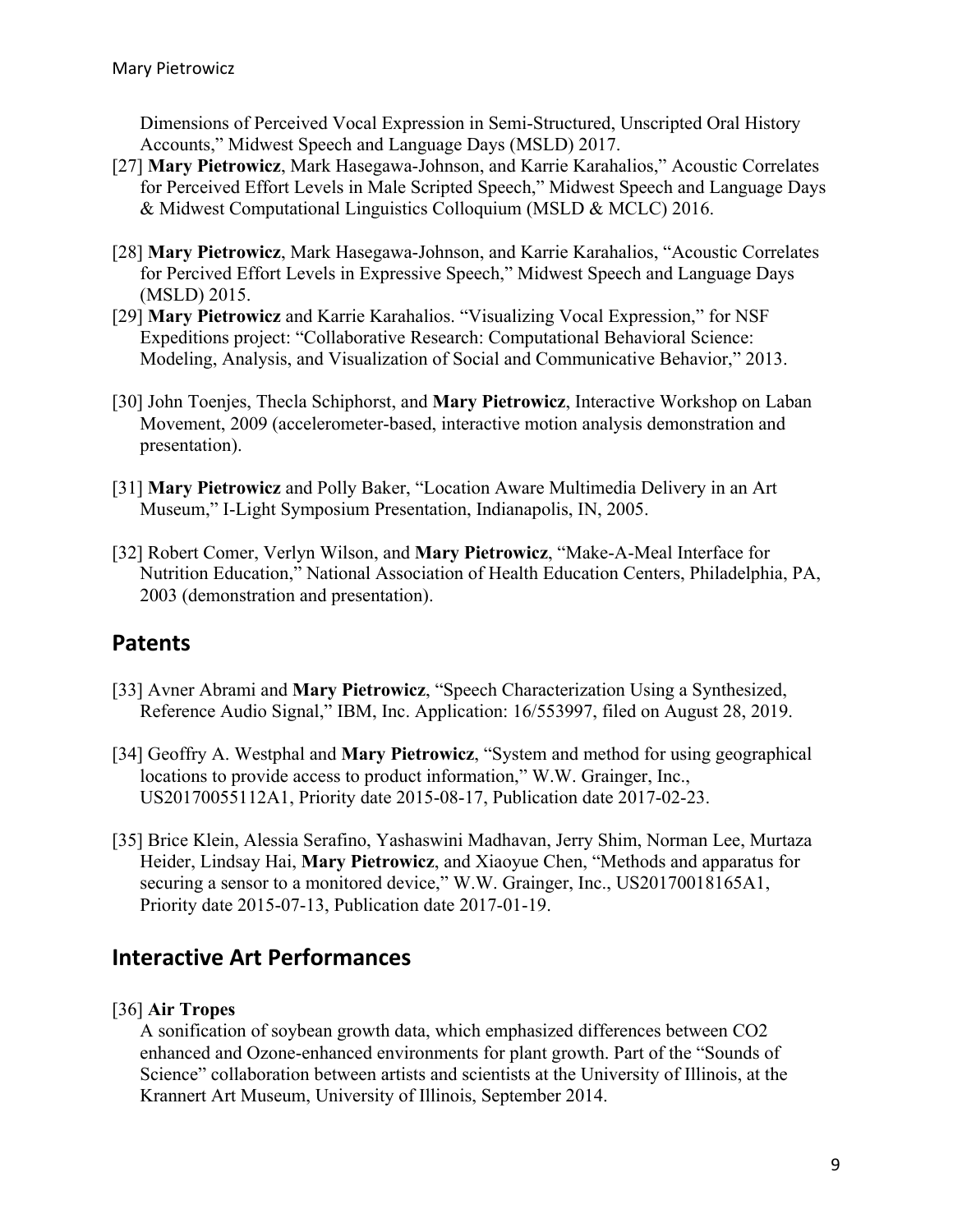#### [37] **Kinetic Flame**

Interactive piece for dancer, percussion, motion sensors, electronics, and video, at the Krannert Art Museum, University of Illinois, April 2011. Available at: https://vimeo.com/23083695

#### [38] **Dark Star**

Interactive piece for dancer, percussion, motion sensors, electronics, and electronic lighting, at the Krannert Art Museum, University of Illinois, April 2011. Available at: https://vimeo.com/63711846

#### [39] **Remembering**

Composed piece for 4 voices and chamber orchestra, based on WWII oral history texts, at Smith Hall, University of Illinois, October 2010.

#### [40] **Voltage**

Composed piece for flute, piano, and electronics, at Smith Hall, University of Illinois, July 2010.

#### [41] **Astral Convertible** (motion tracking software component)

Developed gesture-tracking, interactive software for remade version of original Trisha Brown/John Cage piece, at the Krannert Center for the Performing Arts, February 2009.

#### [42] **Edream and Be Merry**

Interactive, improvised, distributed performance for violin, flute, percussion, and distributed virtual worlds display. Developed portions of the interactive software, and performed the flute part. At the HASTAC Blue Lights in the Basement event, Krannert Center for the Performing Arts, April 2009.

Available at: https://vimeo.com/198106703

### **Grants and Awards**

[43] **SCH: Voice Vision Vitals: An Embodied Approach for Automated Screening of Laryngeal Dystonia, Vocal Tremor, and Muscle Tension Dysphonia.** Submitted

November 2020 to the NSF Smart Health and Biomedical Research in the Era of Artificial Intelligence and Advanced Data Science (SCH) program; it is currently under review at the National Science Foundation. This submission was developed in collaboration with Co-PIs Diana Orbelo (Department of Otolaryngology) at Mayo Clinic and Keiko Ishikawa (Department of Speech and Hearing Science) at the University of Illinois.

#### [44] **Developing a Living Brain Bank. (PI)**

Awarded through the Center for Social and Behavioral Science (CSBS) at the University of Illinois. October 2021.